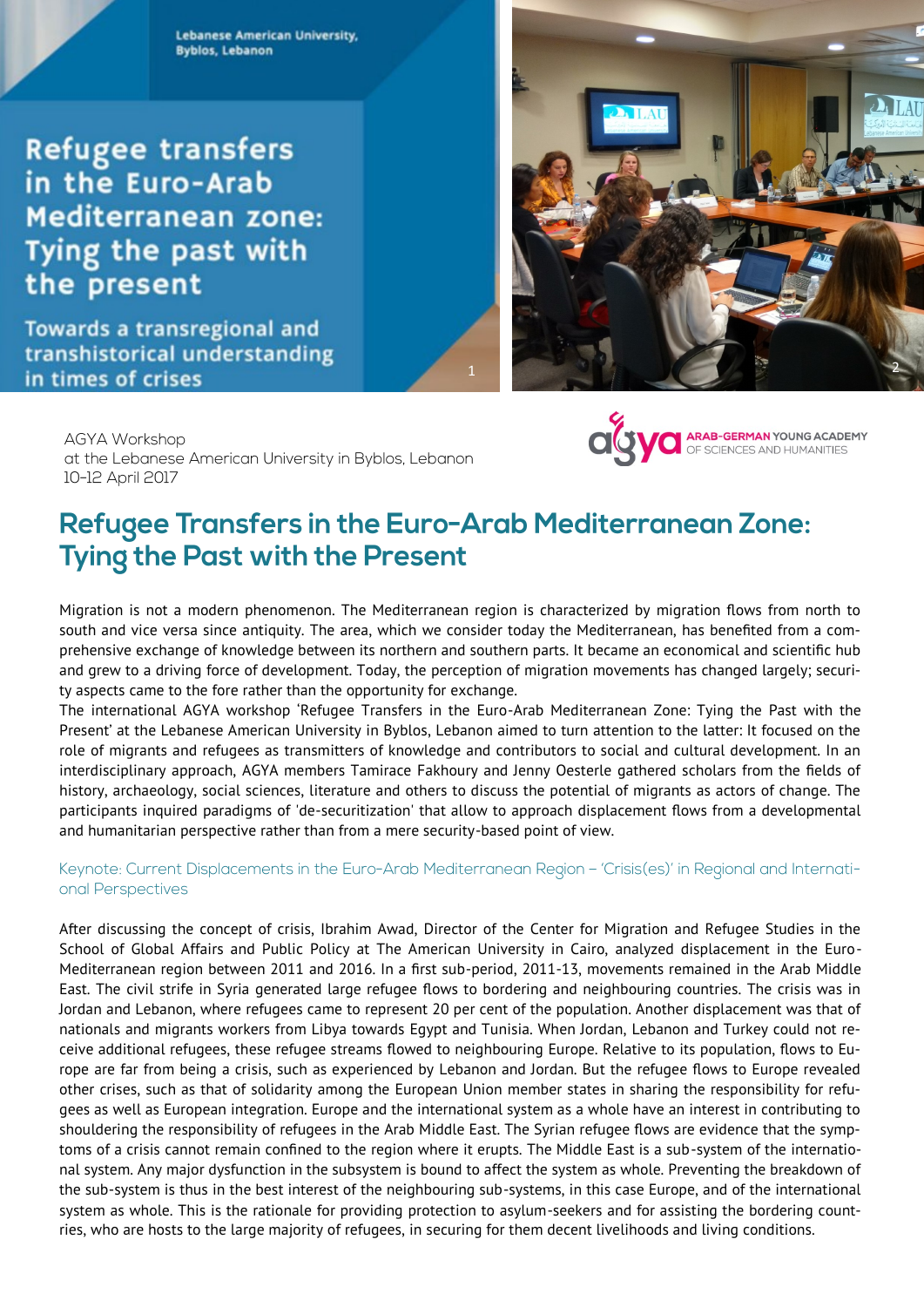## Mass Migrations in the Late Medieval and Early Modern Mediterranean

In his talk 'Mass Migrations in the Late Medieval and Early Modern Mediterranean', Nicholas Terpstra, Professor and Chair of History at the University of Toronto, pointed out that the first massive population transfer in the Mediterranean zone took place after 1492, when over 500,000 Muslims and Jews were expelled from Spain and other European territories. After that, further population transfers correlate with the Reformation period, Muslim-Christian Wars but may also occured with famines, plagues and slavery. Professor Terpstra's overview showed that in general, Europe and the Middle East have been dealing with massive population transfers for a long time and have found different ways of tackling this challenge. Interestingly, these mass expulsions also mean that Europe historically hosted a significant number of Jewish but also Muslim people. However, they were expelled after Christian ideology became obsessed with the 'removal of impure and contagious elements of the body' during the inquisition period.

## Syria and Its Refugees: A Historical Perspective

Dawn Chatty, Professor of Anthropology and Forced Migration and former Director of the Refugee Studies Centre at the University of Oxford, continued the historical coverage of refugee transfers by taking a closer look at the Ottoman response to forced migrants in the Levant of the 1800s. The Russian conquest of the Caucasus had pushed almost one million ethnic Muslims of Chechen and Circassian origin into the Ottoman Empire. The Ottomans tried to respond to this challenge with decentralization — such as the Tanzimat reforms for non-Muslim and ethnic Muslim minorities — but also with the specific Refugee Code of 1857 that was designed to help the newcomers settle in the empire. Dawn also drew the circle to the 20th century by pointing out how the Russo-Turkish War in 1878 led to an influx of around two million Muslim refugees coming to the Ottoman Empire and pushing into Anatolia. This in return was an important factor to the expulsion of Kurds and Armenians which would lead to the tragic events of the 1910s.

#### Deportation in the Ancient Near East

AGYA member and Professor for Prehistoric Archaeology at the University of Tübingen, Ammar Abdulrahman, took a historical perspective on refugee knowledge transfer by providing information on the practice of deportation as punishment in the ancient Near East. He particularly covered the Neo-Assyrian Period around 800 to 700 BC, when the rulers of the Neo-assyrian Empire and the neighbouring kingdoms over time forcibly resettled around 1.5 million people within their lands or expelled others. Abdulrahman also presented an ancient story of population exchange when King Yarim Lim was granted the city of Alalakh by his older brother Abba-El of the Kingdom of Yamhad, centered on Aleppo. He then participated in an exchange of population between his and his brother's territory.

# Protection for Refugees in the First Decades of Islamic History

The Head of the Centre for Transcultural Studies at Heidelberg University, Historian Jenny Oesterle, also AGYA member and workshop organizer, presented the historic roots of dealing with migrants in Islam: the First Hijrah from Mecca to Abyssinia in 615/16, when the followers of Prophet Mohammad sought refuge in the Christian Kingdom of Aksum. When approached by the polytheistic notables of Al Quraysh from Mecca, the King of Aksum denied handing over the exiles on the grounds that early Islam resembled his own religion. This reaction also demonstrates how early Islam featured many Christian and Jewish elements at the time. This historic episode is remembered in Muslim tradition as the First Hijrah, with most of the migrants being remembered and honored in person.

# The Ruler as Refuge. Peril and Protection in the Medieval Mediterranean

With a focus on 'The Ruler as Refuge. Peril and Protection in the Medieval Mediterranean', Historian Theresa Jäckh, M.A. presented a poem from the Norman Kingdom of Malta, written between 1148 and 1152. While she acknowledged that the poem was not of high literary value, she pointed out that it is remarkable in offering a multitude of historically relevant clues to the attentive reader. The poem is addressed to 'George the Admiral' – believed to be George of Antioch, the admiral of King Roger II of Sicily — by which the poem in itself offers interesting hints on the relationship of the Norman monarchy in a Greek-Arab setting. The peaceful coexistence of a Norman-European palace and his Muslim-Arab and Byzantine followers and servants was a notable feature of the Kingdom of Sicily to which Malta belonged at the time. From the references the poem's author gives, one can deduce his Christian background, most likely from Southern Italy where he enjoyed a classical Latin Education but wrote the poem in Greek. From the content, style and other allusions, Jäckh concluded the author to be a Christian in Maltese exile, presenting a peculiar case of migration in a special time of migration and integration.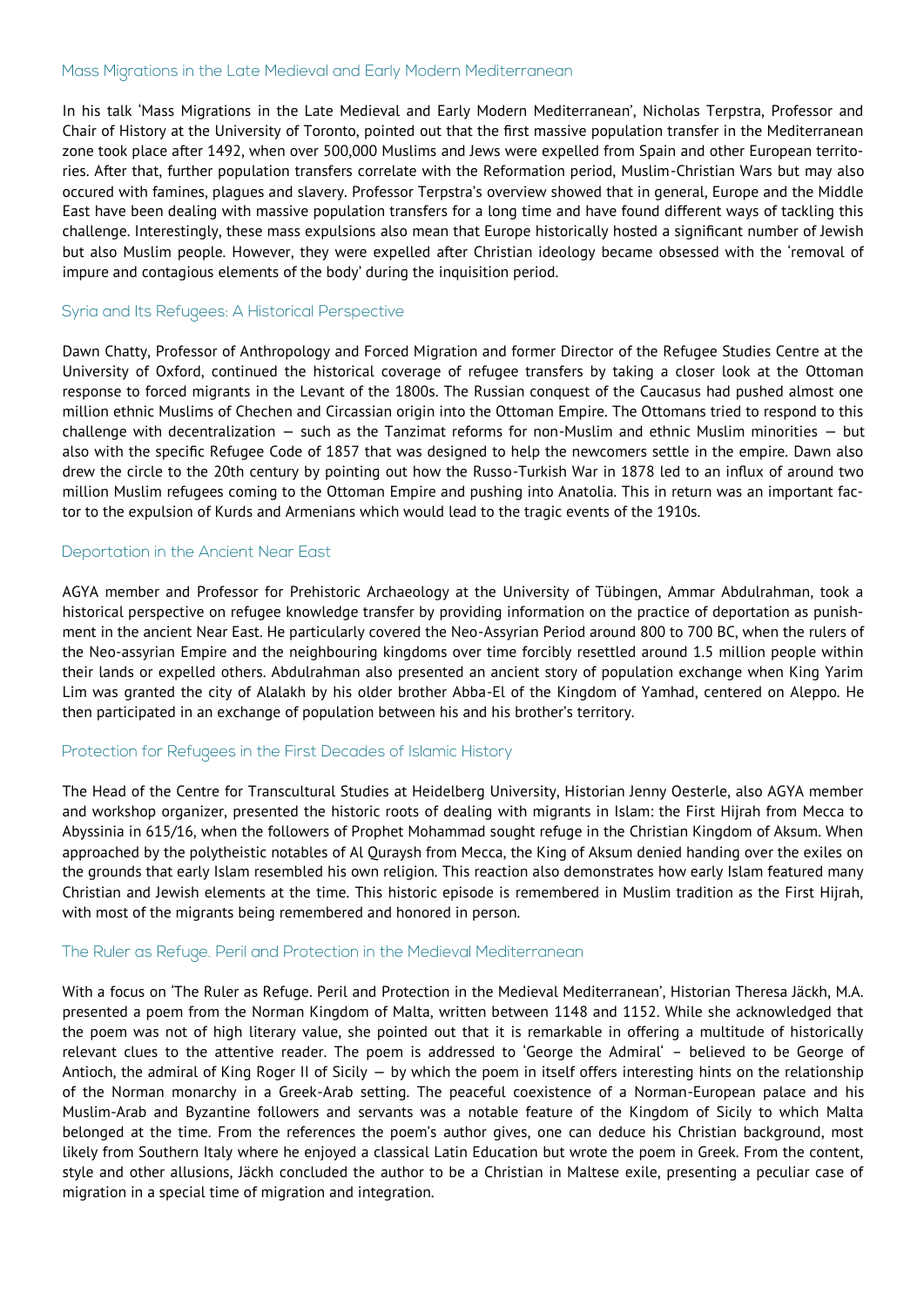## Remembering the Past, Looking to the Future: Creating Opportunities for Dialogue and Exchange in the **Context of Displacement**

Next to historical perspectives on refugee knowledge transfer, the workshop participants discussed the topic of refugee movements in contemporary perspective by contextualising and mapping their social, political and economic contributions. Professor Heaven Crawley, Chair of International Migration at Coventry University, presented the role that current waves of refugees play in European social and political discourse. According to her, racism and xenophobia have moved from fringe positions to the middle ground of society. Migration is not a new phenomenon but has become a touchstone issue, signifying a broad range of public concerns pertaining society and the wear and tear of public infrastructure: while the UK has accepted only 7,000 refugees from Syria, the public opinion towards them is mostly negative. This public attitude formation is intensified by parties like UKIP that brand migrants as corrupt and criminal, putting a strain on the country's infrastructure like schools, hospitals, housing and wage levels. On the other hand, Professor Crawley presented the concept of Coventry as a city of peace and reconciliation, working to remember the horrors of WWII while at the same time overcoming their differences and joining in peace. This could present a meaningful approach to deal with the current refugee crisis as well as with the conflicts responsible for it.

#### Conceptualizing Social Remittances in the Context of the Syrian Refugee Influx

Professor of Sociology/Anthropology Paul Tabar of LAU Beirut then made the case for a representation of refugees as positive active actors, keeping in mind their social remittances. In his opinion, in the West there are three common narratives characterizing refugees: either as victims, as a burden and problem, or as subversive elements impacting the host community's culture and security. Similarly in the Arab World, refugees would be perceived as fellow Arabs in need of help, an economic burden, or a political threat  $-$  either for security or as a strategic threat to sectarian balances. Tabar criticized the portrayal of refugees as passive actors in their social existence, being active actors only in a negative role. He therefore encouraged looking for opportunities to portray refugees as active actors in more positive roles.

# Mapping Social Remittances in the Context of Forced Migration: Social Actors, Units of Analysis, Research Options

Associate Professor for Sociology at the University of Trento, Paolo Boccagni, took a detailed look at the concept of social remittances in the context of forced migration. He explained the idea of having remittances as a starting point in the analysis of migration as they are the most tangible and urgent practice to be executed cross-border, in particular when looking at financial remittances. Social remittances are much harder to even define, let alone track. While knowledge transfer may be seen as a part of social remittances, it is the relational embeddedness of the remittances with values, ethics, morals and viewpoints of the source — as well as host community that define them.

# Competing Conceptions of Borders Regarding Refugees and the Syrian Conflict

LAU Assistant Professor of Political Science and International Affairs Jennifer Skulte-Ouaiss at the Institute for Migration Studies (IMS) outlined the competing and complementary concepts of borders and maps. Regarding the case of Syria, she identified competing concepts of bordered entities based on territory, identity and idea that allow states to construct Syrian migrants through securitization as threats. Beyond national, ethnical and religious identities, Skulte-Ouaiss also identified gender, wealth and class, cultural borders of former foreign rule (Ottoman Empire) as well as the blurred line between victim and aggressor as potential concepts for securitization by host states. Our awareness of the construction of such abstract and concrete borders and maps can help us to counter today's ruling concept of securitization in favor of a more positive image of refugees.

## Transnational Engagements and Agency of Afghan Refugees in the Diaspora and After Return

While most of the conference's analysis of modern-day forced migration dealt with the case of Syrian refugees, Migration and Development Anthropologist at the Vrije Universiteit Amsterdam and at the International Migration Institute at the University of Oxford, Marieke van Houte, focused on the case of Afghan refugees and returnees. She asked whether the refugees are agents of change or products of war. By analyzing dimensions of agency, she presented migrants as transnational agents, going beyond measurable impact. Based on a tridimensional concept (habitual — imaginative — judgmental), she argued that agency is about the many possible ways people engage with different aspects of their structural environment. Migrants in the country of origin and in host communities also differ on their level of e ngagement with society: returnees have chosen to engage (for the time being), while diasporans also have the choice not to engage.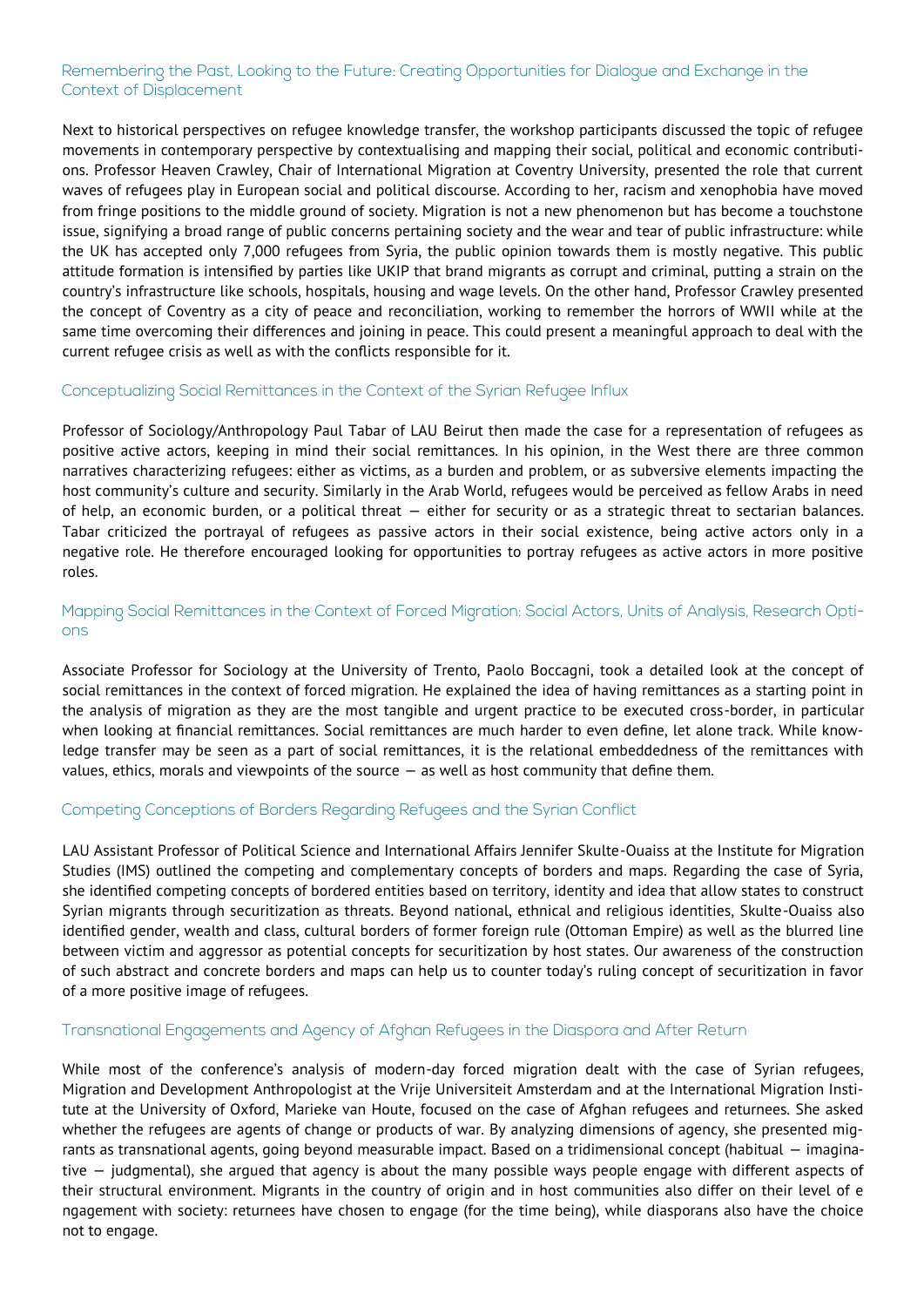## Refugee Knowledge Transfers in Turkey

Dogus Simsek, Research Fellow at the Migration Research Center of Koç University, presented her interview-based research on refugee knowledge and its transfer in the Turkish context. She pointed out that the Turkish state provided very little valuable information on rights and procedures to the Syrian refugees in the country. Most information and resources — such as on access to housing, jobs but also the knowledge on smugglers and routes to the EU — are either provided by NGOs or by fellow Syrians who had arrived earlier to the country. Accordingly, the first Syrian refugees based their knowledge on personal and family contacts in Turkey. Another important aspect was the increasing use of social media and apps for the transfer and access of knowledge.

## Writing as Strategy of Survival - The Contribution of the German-Iragi Writer Hussein al-Mozany to German Culture

Another part of the workshop was designated to cultural and epistemic perspectives on refugee knowledge transfers. The Coordinator of the Center for Near and Middle Eastern Studies at Philipps-Universität Marburg, Leslie Tramontini, pointed out that though her background is in literature, this was an important aspect of migration. In her talk, she analyzed migration and integration into the German host society as presented in the works of the late Iraqi-German writer Hussein al-Mozany. The author who had emigrated into German exile in 1980, processed aspects of migration, integration as well as language and identity in novels such as 'Confessions of the Butcher', 'Mansour or the Scent of Occident' and others. Having 'sacrificed' his mother tongue in order to write in German, he understood language and its use as a main aspect of identity.

## Current Examples of Integrating Refugees into the University: Historical and Contemporary Perspectives on **Transnational Student Exchange**

AGYA member, Political Science Researcher and Head of the Cairo Office of the Freie Universität Berlin, Florian Kohstall, identified three stages of the German approach to provide refugees with an access to university education through specialized programs: First, refugee programs intended to provide access to education as guest students. Secondly through a program by the German Foreign Exchange Service (DAAD) and the German Federal Ministry for Education and Research (BMBF), providing €100 million to support German language courses and preparatory programs ("Studienkolleg") to help prepare refugees for regular study programs. In a third stage, the German approach shows a tendency to limit the initial selection of students to those who can be helped best: those who already have a graduation certificate from their home country, ensuring quicker access to higher education. Overall, success rates in Germany are good, having around 5,700 migrant students registered of whom 1,100 are in regular study programs.

Kohstall also talked about his own experiences in the field of migration as initiator of the successful AGYA program "Adopt an Academic". It provides mentors to refugee academics to support their integration into the German academic system.

## Refugees' Use of the Media and Knowledge of their Destination Country, Germany, Before, During and After the Process of Flight

The final contribution came from AGYA member Carola Richter, who is Assistant Professor for International Communication at Freie Universität Berlin. She presented her research on the use of social media and communication technology by refugees in Germany, on their access to information, as well as the role of rumors and expectations. The aim of the study was to assess the reliability of the information that refugees have access to, concerning their country of destination but also within their host country. The research partially focused on the role of rumors and people's belief in them while also studying if migrants' expectations where met upon their arrival in Germany. One of the outcomes of this research was a recommendation to the German Government to refrain from negative advertising practices in countries of origin or Middle Eastern host countries. Instead, refugees within Germany should be encouraged to engage in discussions to present a realistic image of life in the EU to their fellow citizens who are still contemplating migrating to Germany.